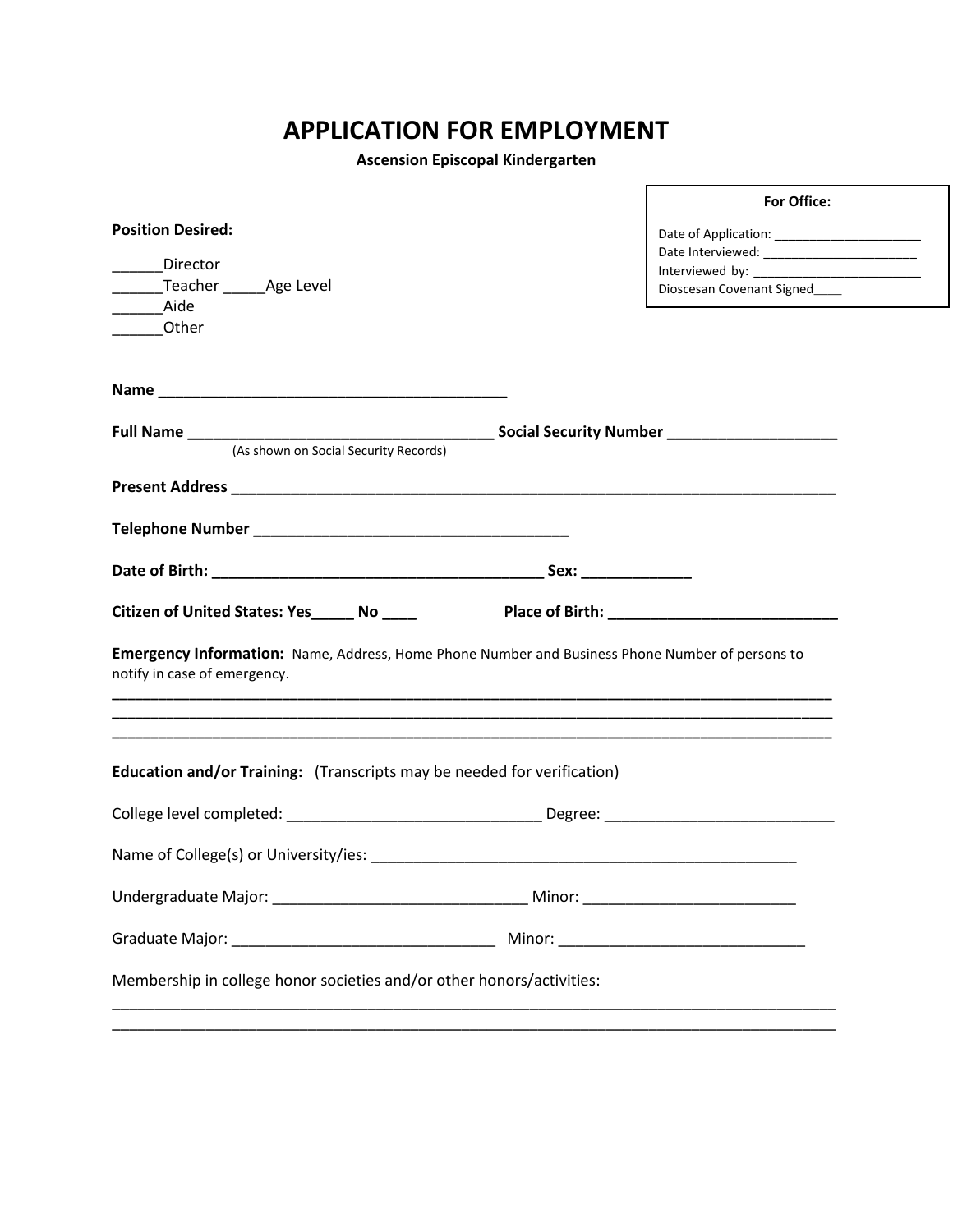Other Verifiable Training: Workshops, Short Courses, etc.

Other Professional Accomplishments: Present membership in professional organizations and offices held:

**Other Activities and Accomplishments:** 

Employment Record: Start with position last held, then the one before that, etc.

| 1.       | Place of Employment | <b>Dates</b> | <b>Position</b> | Reason for Leaving |
|----------|---------------------|--------------|-----------------|--------------------|
| 2.       |                     |              |                 |                    |
| 3.<br>4. |                     |              |                 |                    |
| 5.       |                     |              |                 |                    |

Have you ever been discharged or forced to resign from any position" 

References (no relatives): Include at least one past employer and/or teacher.

|    | Name:                        |
|----|------------------------------|
|    |                              |
|    |                              |
|    |                              |
|    |                              |
| 2. |                              |
|    |                              |
|    |                              |
|    |                              |
|    |                              |
| 3. |                              |
|    |                              |
|    |                              |
|    |                              |
|    | <b>Business or Position:</b> |